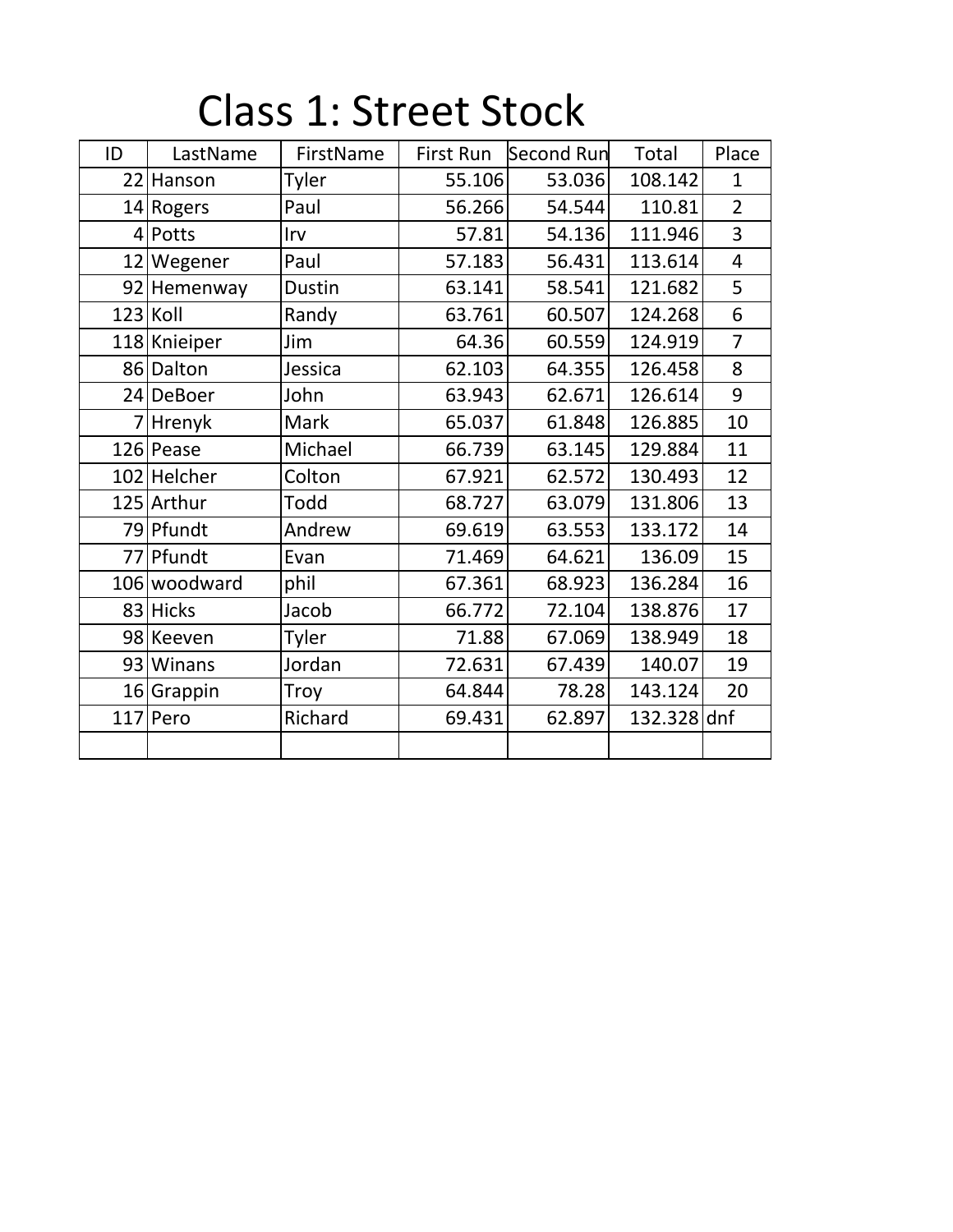## Class 2 - Side by Sides

| ID             | LastName         | FirstName    | <b>First Time</b> | <b>Second Time</b> | Total       | Place          |
|----------------|------------------|--------------|-------------------|--------------------|-------------|----------------|
| 63             | Jungnitsch       | Frank        | 43.538            | 42.016             | 85.554      | $\mathbf{1}$   |
| 70             | Morlock          | Collin       | 49.275            | 45.718             | 94.993      | $\overline{2}$ |
| 96             | Norton           | Shawn        | 49.198            | 46.294             | 95.492      | $\overline{3}$ |
| 89             | Selleck          | <b>Bryan</b> | 50.427            | 45.678             | 96.105      | $\overline{4}$ |
| 59             | Jewett           | Jeff         | 49.945            | 46.398             | 96.343      | 5              |
| 28             | Ferguson         | <b>Brent</b> | 53.008            | 45.542             | 98.55       | 6              |
| 13             | Griffin          | Will         | 49.45             | 49.299             | 98.749      | $\overline{7}$ |
| 112            | <b>Neuros</b>    | Scott        | 51.779            | 48.947             | 100.726     | 8              |
| 20             | Hart             | <b>Tyler</b> | 52.763            | 48.039             | 100.802     | 9              |
| 60             | Potyczka         | Cody         | 51.28             | 50.835             | 102.115     | 10             |
| 62             | Crump            | <b>Terry</b> | 52.595            | 50.948             | 103.543     | 11             |
| 30             | Mathews          | Fred         | 51.596            | 52.133             | 103.729     | 12             |
| 122            | Rivard           | Josh         | 54.346            | 50.85              | 105.196     | 13             |
| $\overline{2}$ | Wakeley          | Mike         | 54                | 52.072             | 106.072     | 14             |
| 90             | <b>Barrera</b>   | Mark         | 53.358            | 52.762             | 106.12      | 15             |
| 26             | Wood             | Paul         | 54.369            | 53.058             | 107.427     | 16             |
| 31             | Matice           | Randy        | 55.253            | 52.225             | 107.478     | 17             |
| 49             | Nelson           | Eric         | 57.69             | 51.022             | 108.712     | 18             |
| 6              | Somma            | Shaun        | 56.379            | 53.064             | 109.443     | 19             |
| 39             | Frost            | Dakota       | 56.269            | 53.9               | 110.169     | 20             |
| 91             | McGrain          | Jerry        | 57.66             | 59.095             | 116.755     | 22             |
| 94             | Genslak          | Richard      | 68.86             | 51.012             | 119.872     | 23             |
| 95             | <b>Bukaweski</b> | Michael      | 64.287            | 60.088             | 124.375 DNF |                |
| 88             | Moore            | Shelby       | 163.041           |                    | 163.041 DNF |                |
| 75             | Winchester       | <b>Kevin</b> | 172.368           |                    | 172.368 DNF |                |
| 67             | LaVigne          | Jeff         | 178.944           |                    | 178.944 DNF |                |
| 15             | <b>Suppes</b>    | Michael      | 53.969            | 173                | 226.969 DNF |                |
| 5 <sup>5</sup> | Goick            | Andrew       | 56.4              | 210.653            | 267.053 DNF |                |
| 82             | Pollard          | Kyle         | 227.66            | 50.424             | 278.084 DNF |                |
| 44             | Velat            | Cody         | 52.65             |                    |             | $0$ DNF        |
| 71             | Wakeley          | Cameron      | 46.344            | 51.568             |             | 0 DNF          |
| 124            | <b>Brant</b>     | Shane        | 55.477            | 56.154             | 111.631 DNF |                |
| 116            | <b>Browne</b>    | William      | 57.045            | 63.16              | 120.205 DNF |                |
| 121            | <b>Matthews</b>  | Fred         | 66.904            | 54.293             | 121.197 DNF |                |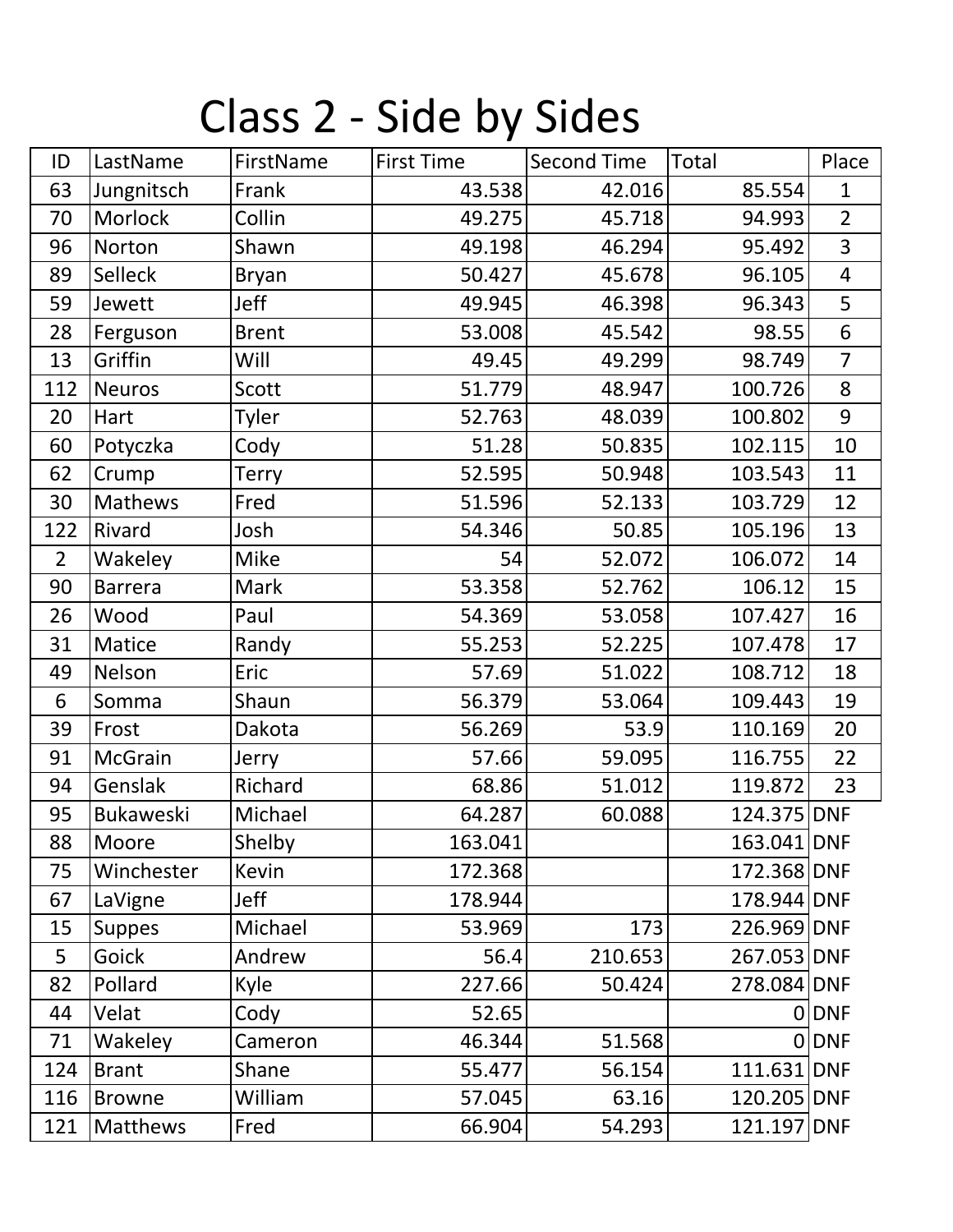## Class 3: Mod Class

| ID  | LastName     | FirstName      | First Time | <b>Second Time</b> | Total       | Place                   |
|-----|--------------|----------------|------------|--------------------|-------------|-------------------------|
| 35  | <b>Jeff</b>  | LaVigne        | 56.055     | 51.762             | 107.817     | $\mathbf{1}$            |
| 73  | Bo           | Egan           | 56.935     | 55.252             | 112.187     | $\overline{2}$          |
| 55  | Jake         | Fisher         | 56.46      | 57.322             | 113.782     | 3                       |
| 9   | John         | <b>Bjorum</b>  | 59.099     | 56.309             | 115.408     | $\overline{\mathbf{4}}$ |
| 74  | Rodney       | Hasse          | 61.236     | 55.622             | 116.858     | 5                       |
| 68  | Jason        | Jablonski      | 59.764     | 58.886             | 118.65      | 6                       |
| 57  | Curtis       | Hargitt        | 60.229     | 61.313             | 121.542     | $\overline{7}$          |
| 38  | <b>Terry</b> | Delecki        | 61.884     | 60.293             | 122.177     | 8                       |
| 85  | Randy        | Esterline      | 63.034     | 59.953             | 122.987     | 9                       |
| 18  | Jason        | VanderWal      | 56.946     | 67.785             | 124.731     | 10                      |
| 41  | Albert       | <b>Huskins</b> | 67.361     | 62.063             | 129.424     | 11                      |
| 64  | <b>James</b> | Haney          | 64.398     | 66.631             | 131.029     | 12                      |
| 50  | Keith        | Wiltfong       | 65.781     | 66.333             | 132.114     | 13                      |
| 46  | Daniel       | Parks          | 65.918     | 66.368             | 132.286     | 14                      |
| 52  | Jacob        | Thelen         | 66.392     | 66.243             | 132.635     | 15                      |
| 108 | Jamie        | <b>Bachman</b> | 60.003     | 74.487             | 134.49      | 16                      |
| 80  | Andrew       | Pfundt         | 67.122     | 67.481             | 134.603     | 17                      |
| 33  | lan          | Mihlfeld       | 68.721     | 65.925             | 134.646     | 18                      |
| 34  | Nathan       | <b>Berger</b>  | 70.429     | 66.021             | 136.45      | 19                      |
| 69  | Todd         | Segar          | 67.549     | 70.062             | 137.611     | 20                      |
| 113 | Paul         | Ferris         | 69.927     | 67.905             | 137.832     | 21                      |
| 72  | dion         | Jean           | 81.08      | 74.348             | 155.428     | 22                      |
| 61  | <b>Bryan</b> | Heltzel        | 90.989     | 75.738             | 166.727     | 23                      |
| 40  | Trent        | Beauchesne     | 129.256    | 62.138             | 191.394     | 24                      |
| 78  | Evan         | Pfundt         | 68.323     | 253.722            | 322.045     | 25                      |
| 45  | Allen        | <b>Siettas</b> |            | 59.166             | 59.166 DNF  |                         |
| 127 | <b>Mike</b>  | Halsted        | 77.159     | 63.46              | 140.619 DNF |                         |
| 54  | Larry        | <b>Brocker</b> | 72.796     |                    | 72.796 DNF  |                         |
| 101 | Jason        | <b>Blain</b>   | 87.028     |                    | 87.028 DNF  |                         |
| 43  | <b>Billy</b> | Sizemore       | 67.645     | 54.833             | 122.478 DNF |                         |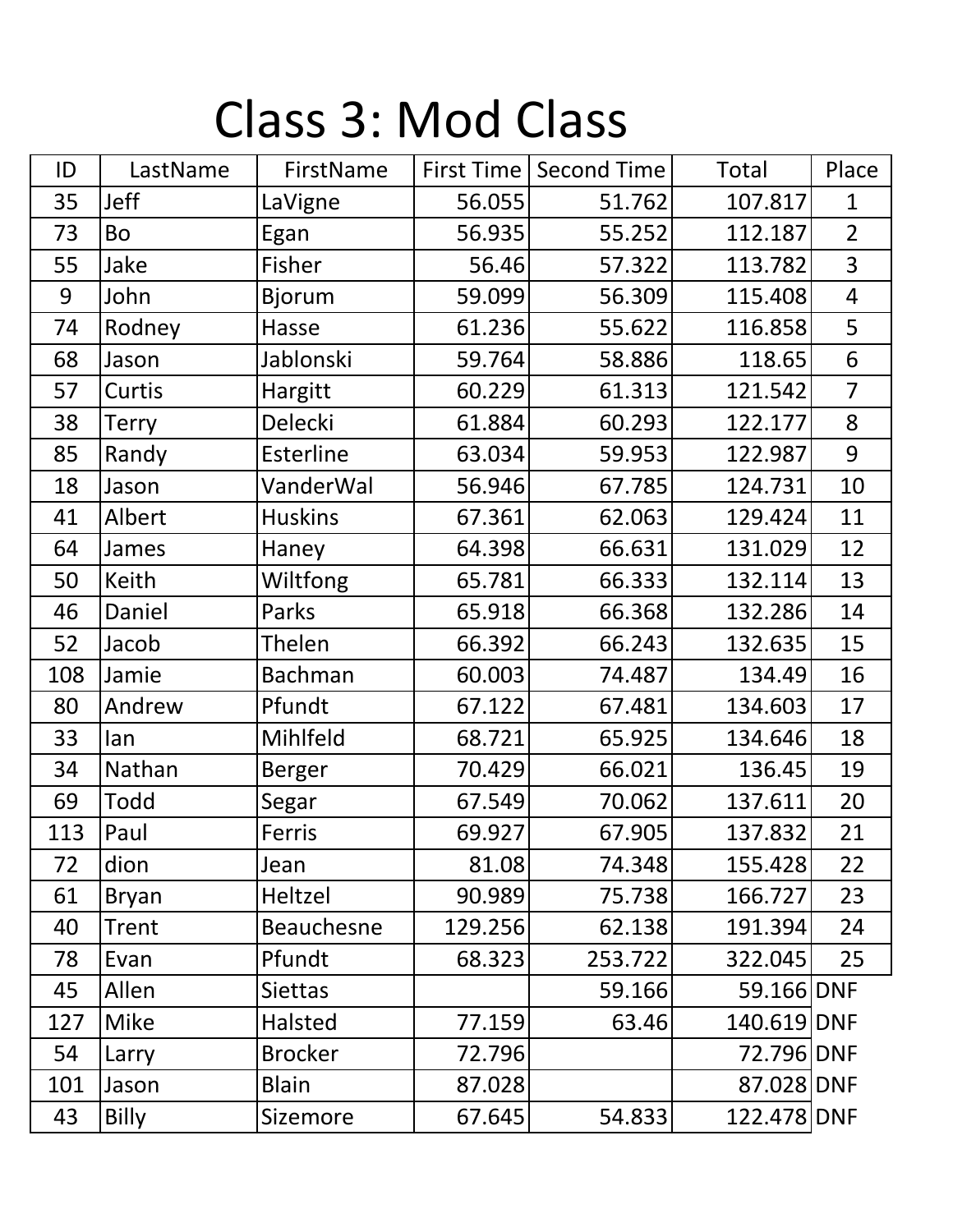|     | Mark         | <b>Hrenyk</b>  | 71.655 | 69.198 | 140.853 DNF |  |
|-----|--------------|----------------|--------|--------|-------------|--|
| 115 | <b>IRick</b> | Thompson       | 78.57  | 70.942 | 149.512 DNF |  |
| 17  | Randall      | <b>Barber</b>  | 70.525 | 67.201 | 137.726 DNF |  |
| 76  | James        | <b>Robbins</b> | 69.255 |        | 69.255 DNF  |  |
| 120 | donald       | Ranbarger      | 166.36 |        | 166.36 DNF  |  |